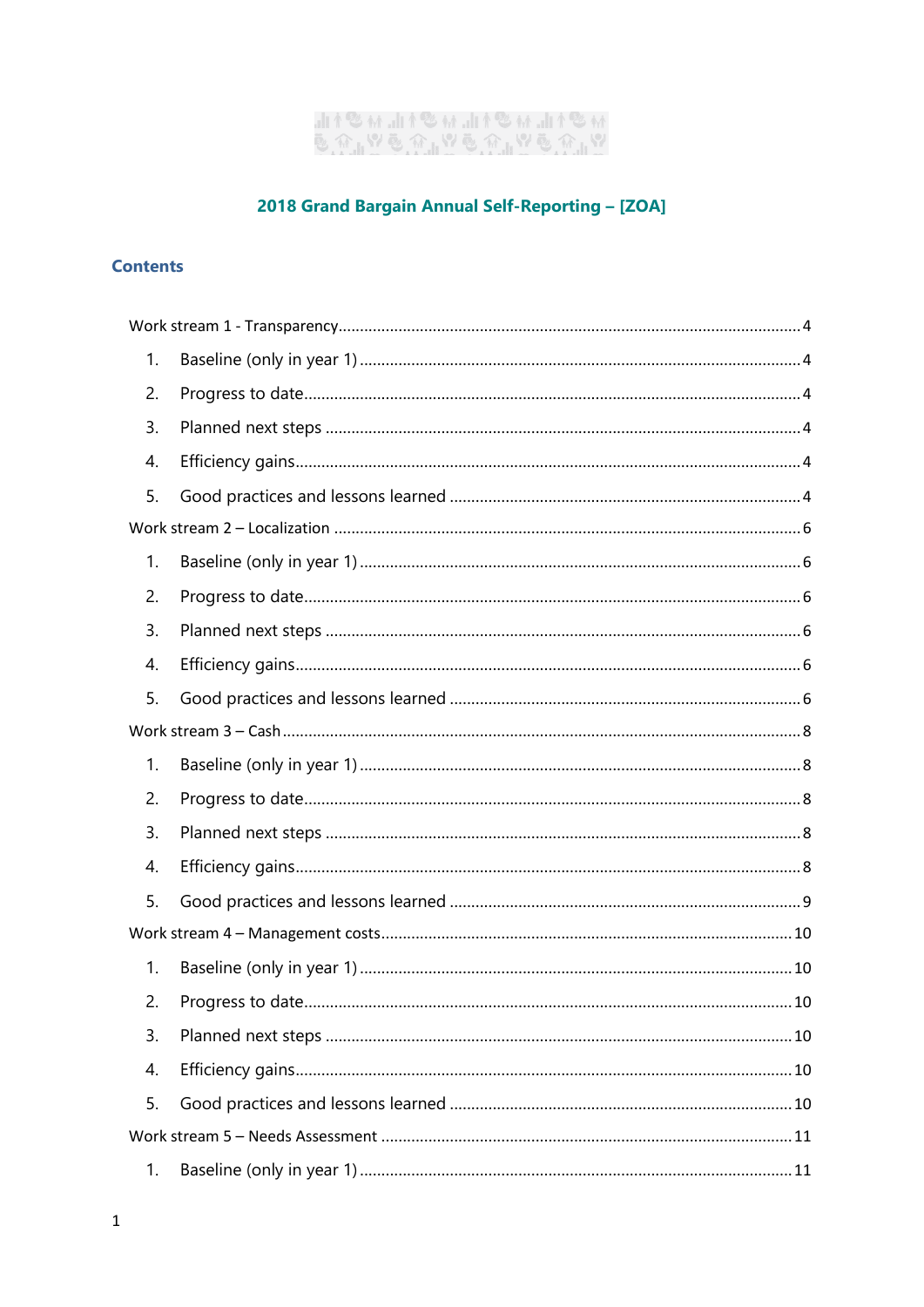| 2. |                  |    |
|----|------------------|----|
| 3. |                  |    |
| 4. |                  |    |
| 5. |                  |    |
|    |                  |    |
| 1. |                  |    |
| 2. |                  |    |
| 3. |                  |    |
| 4. |                  |    |
| 5. |                  |    |
|    |                  |    |
| 1. |                  |    |
| 2. |                  |    |
| 3. |                  |    |
| 4. |                  |    |
| 5. |                  |    |
|    |                  |    |
| 1. |                  |    |
| 2. |                  |    |
|    |                  |    |
| 3. |                  |    |
| 4. | Efficiency gains | 14 |
| 5. |                  |    |
|    |                  |    |
| 1. |                  |    |
| 2. |                  |    |
| 3. |                  |    |
| 4. |                  |    |
| 5. |                  |    |
|    |                  |    |
| 1. |                  |    |
| 2. |                  |    |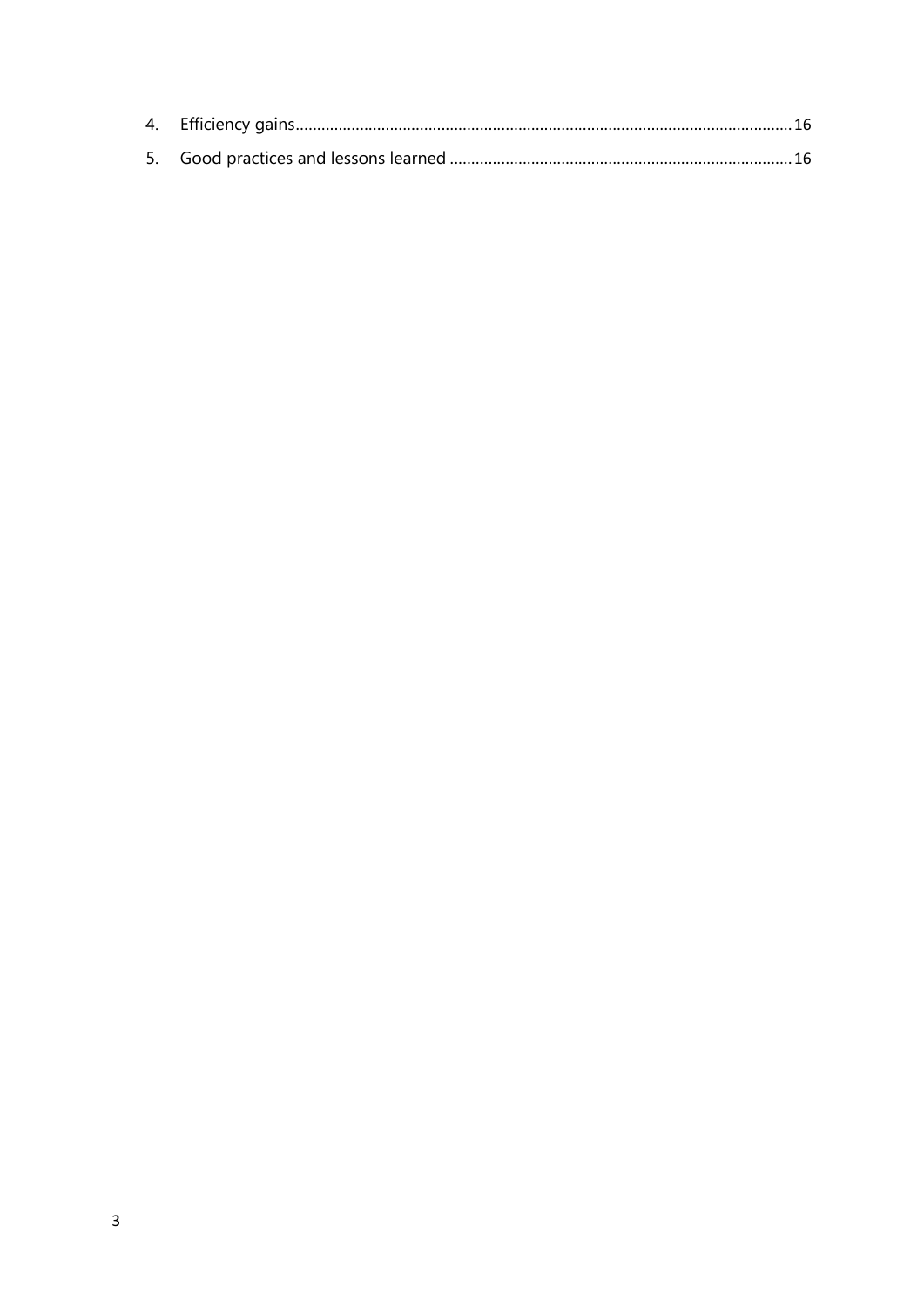# <span id="page-3-0"></span>**Work stream 1 - Transparency**

**Transparency work stream co-conveners reporting request:** How will you use the data from IATI within your organization including, for example, for monitoring, reporting and visà-vis other Grand Bargain commitments?

## **1. Baseline (only in year 1)**

<span id="page-3-1"></span>Where did your organisation stand on the work stream and its commitments when the Grand Bargain was signed?

At the time of signing up for the Grand Bargain, ZOA was already publishing timely and high quality data through IATI. ZOA uses Aidstream as tool for IATI reporting. For now, ZOA IATI reporting is limited to projects funded by the Dutch Ministry of Foreign Affairs (MoFa) and DFID. ZOA is not (yet) using Open Data for the purpose of analysis. IATI/Open Data has a lot of potential to be used for analysis, but the tools to do so are not yet in place. ZOA is involved in multiple Dutch platforms regarding IATI and Transparency. ZOA encourages local partners to publish data in annual reports and on their website. More capacity building needs to be done before local partners will be able to publish in IATI data independently. Joint investment in capacity building/training is required to achieve this.

## <span id="page-3-2"></span>**2. Progress to date**

Which concrete actions have you taken (both internally and in cooperation with other signatories) to implement the commitments of the work stream?

ZOA works with the Dutch Ministry of Foreign Affairs towards improved data publication. Within the Netherlands, many Dutch NGO's are working in consortia through the Dutch Relief Alliance (DRA), responding to a multitude of humanitarian crises worldwide. DRA is currently working towards standardization of the indicators and logframe and the development of an online dashboard to monitor IATI reporting. ZOA publishes quarterly DRA projects through IATI. All this is done in close consultation with the Dutch MoFa.

# <span id="page-3-3"></span>**3. Planned next steps**

What are the specific next steps which you plan to undertake to implement the commitments (with a focus on the next 2 years)?

Apart from working on reporting in IATI, ZOA is also working on a new internal Project Management system that would make IATI reporting standard, expected to be running early 2019. ZOA encourages the development of a standard/joint IATI dashboard or visualizer that provides better insight into the data and will discuss this with other stakeholders.

# <span id="page-3-4"></span>**4. Efficiency gains**

Please indicate, qualitatively, efficiency gains associated with implementation of GB commitments and how they have benefitted your organisation and beneficiaries.

## <span id="page-3-5"></span>**5. Good practices and lessons learned**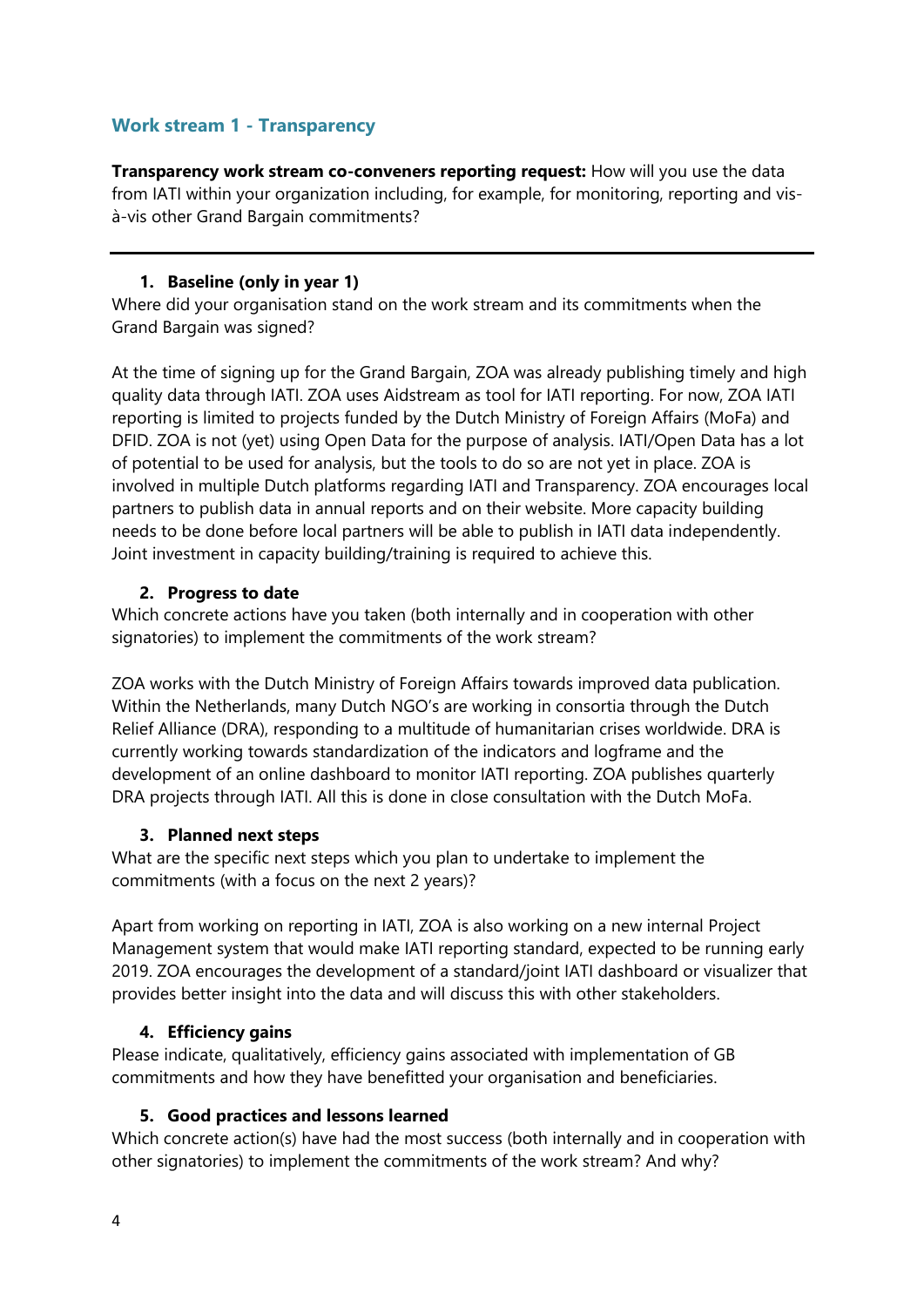The cooperation within the Dutch Relief Alliance and the Ministry of Foreign Affairs to report by all DRA members through IATI has been a good learning experience for all involved.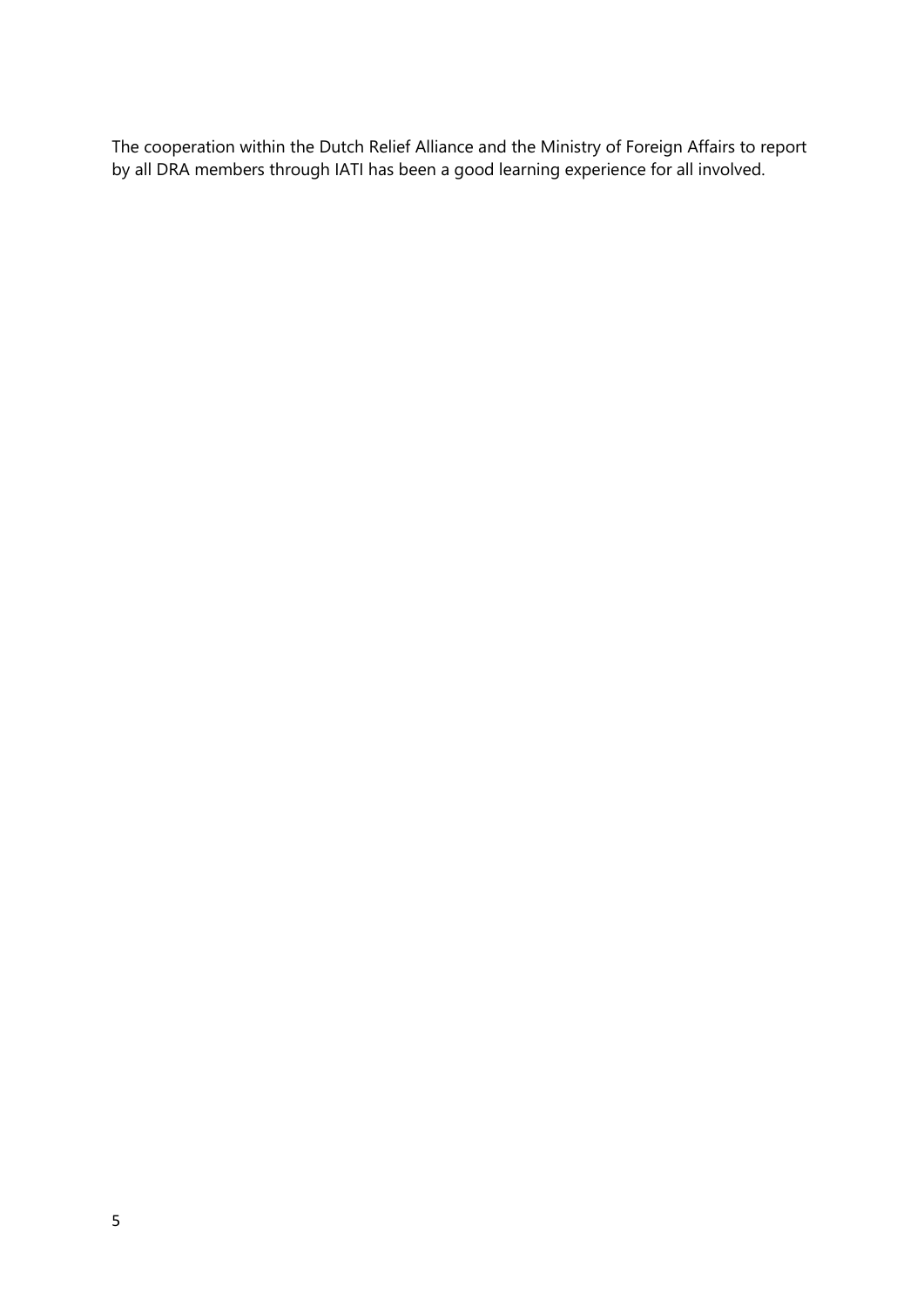# <span id="page-5-0"></span>**Work stream 2 – Localization**

**Localisation work stream co-conveners reporting request:** What percentage of your humanitarian funding in 2017 was provided to local and national responders (a) directly (b) through pooled funds, or (c) through a single intermediary?<sup>1</sup>

## **1. Baseline (only in year 1)**

<span id="page-5-1"></span>Where did your organisation stand on the work stream and its commitments when the Grand Bargain was signed?

ZOA works in emergency relief and rehabilitation and has been working with local partners for decades. ZOA is both implementing directly as well as working with local partners. Most partnerships are in recovery programming. Local partner capacity development is important to ZOA. A capacity development plan is made jointly with the partner for each partnership. Capacity development includes organisational and institutional capacities (e.g. internal governance, donor diversification, strategy development) aiming for strong and independent local partners. ZOA does not limit itself to working with strong and capable partners, but ZOA invests in motivated and relevant partners. In some countries, ZOA participates in country based pooled funds and for instance in Yemen involves the local partner as well.

## <span id="page-5-2"></span>**2. Progress to date**

Which concrete actions have you taken (both internally and in cooperation with other signatories) to implement the commitments of the work stream?

<span id="page-5-3"></span>Within the Dutch Relief Alliance ZOA participates in the Localisation working group.

## **3. Planned next steps**

What are the specific next steps which you plan to undertake to implement the commitments (with a focus on the next 2 years)?

ZOA will start to monitor the percentage of humanitarian funding spent through local partners to have a better view on how much is actually spent through local responders.

## <span id="page-5-4"></span>**4. Efficiency gains**

Please indicate, qualitatively, efficiency gains associated with implementation of GB commitments and how they have benefitted your organisation and beneficiaries.

## <span id="page-5-5"></span>**5. Good practices and lessons learned**

Which concrete action(s) have had the most success (both internally and in cooperation with other signatories) to implement the commitments of the work stream? And why?

ZOA has experience in multi-country programmes with capacity strengthening of local partners as specific theme that were successfully implemented through the 5C model.

1

<sup>&</sup>lt;sup>1</sup> The "Identified Categories for Tracking Aid Flows" document agreed through silence procedure ([available here\)](https://interagencystandingcommittee.org/grand-bargain-hosted-iasc/documents/categories-tracking-funding-flows) provides relevant definitions. The detailed data collection form [\(available here\)](https://interagencystandingcommittee.org/grand-bargain-hosted-iasc/documents/localization-data-collection-form) may also assist you in responding to this question. Returning this form with your self report is optional, but encouraged.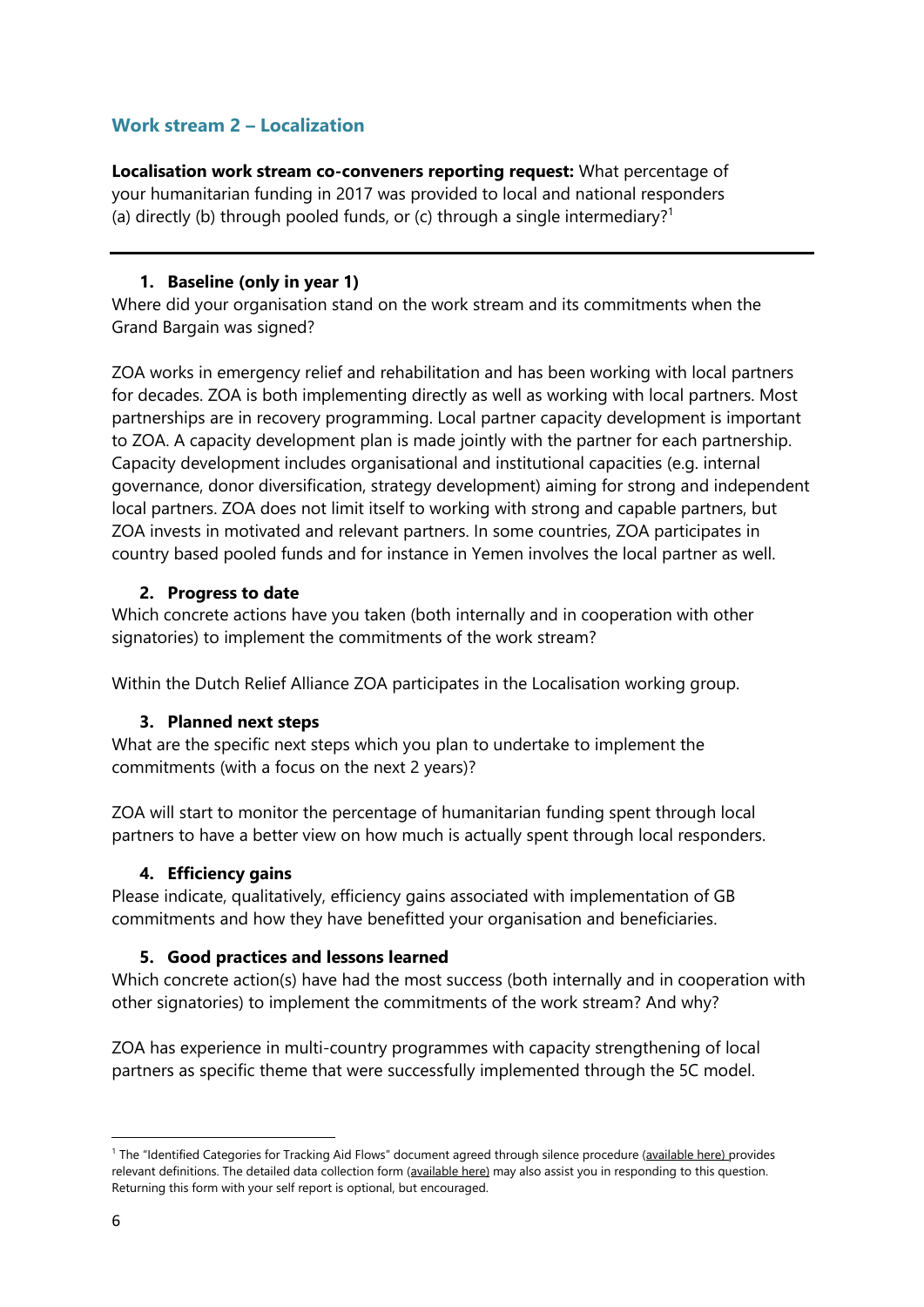A lesson learned was that it was possible to increase spending through local partners during the 5 year project period (from 40 -70%) because it was a specific goal of the project, carefully monitored, and included training to staff on partner relations and capacity building.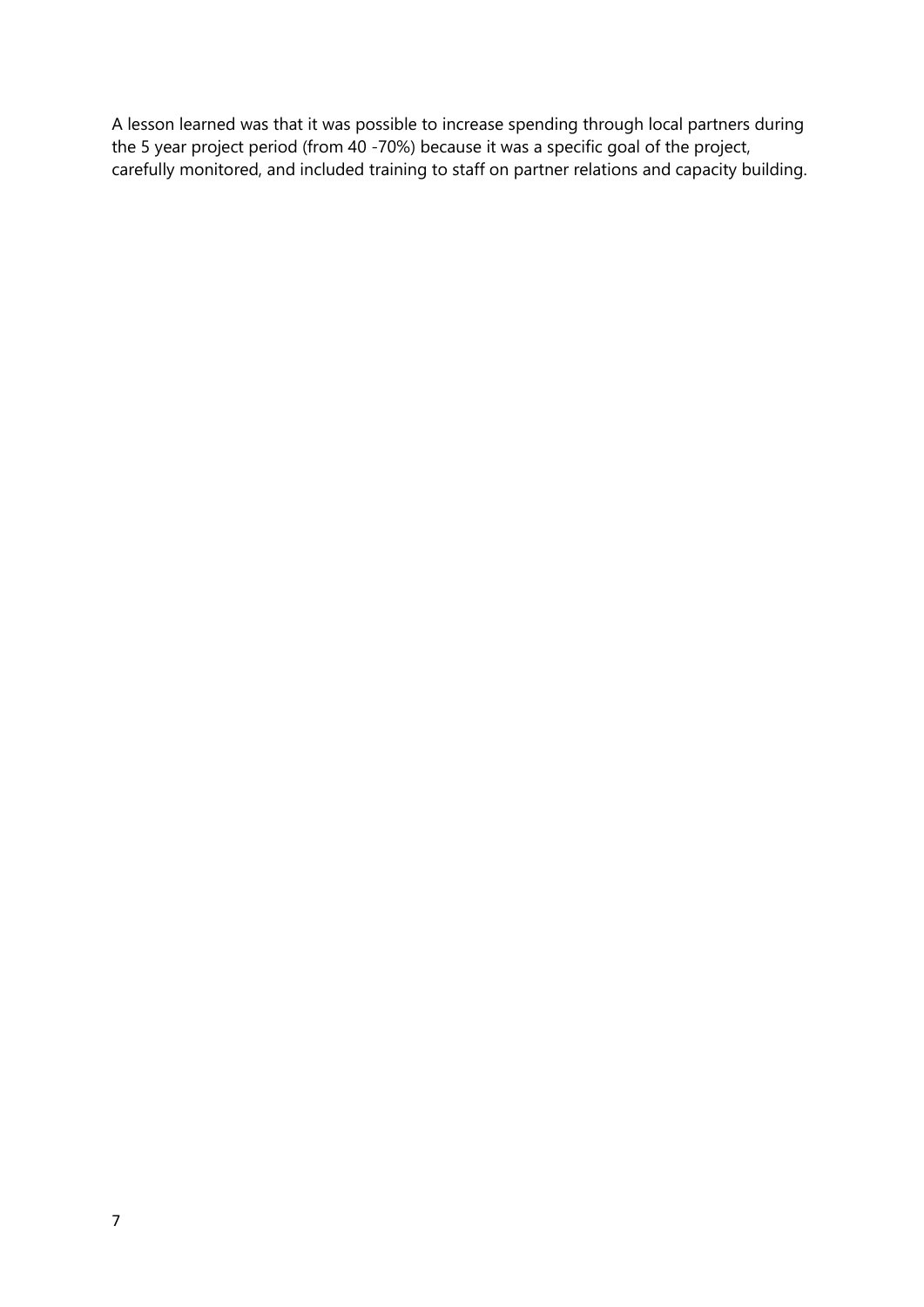# <span id="page-7-1"></span><span id="page-7-0"></span>**Work stream 3 – Cash**

## **1. Baseline (only in year 1)**

Where did your organisation stand on the work stream and its commitments when the Grand Bargain was signed?

ZOA is implementing cash transfer programmes (CTP) in some of its humanitarian responses. Cash is since a few years regarded as one of the options in project design. Cash-based assistance is now seen as an appropriate response in terms of speed, flexibility, choice and dignity of beneficiaries. It is not always possible to do cash to meet the needs, such as access to water. Coordination, delivery, and monitoring and evaluation mechanisms are currently put in place for cash transfers in ZOA Nigeria, Iraq and Sudan programmes. ZOA follows the recommendations of the Cash Working Group (UN) and uses the RedRose platform. ZOA uses the DG ECHO decision tree. ZOA is careful to ensure data protection and reduce the risk to beneficiaries around cash transfer operations.

# <span id="page-7-2"></span>**2. Progress to date**

Which concrete actions have you taken (both internally and in cooperation with other signatories) to implement the commitments of the work stream?

ZOA has started with cash programming, including e-cash and voucher distributions; ZOA has offered training for staff and partners for instance on the digitalisation of cash transfer programming. Although "cash" is used in the terminology, cashless systems are increasingly used due to the availability of internet and mobile phone–based systems. Cashless systems reduce the security risk to the provider and the recipient of cash. Cash programming is easier to monitor and it gives people a choice.

## <span id="page-7-3"></span>**3. Planned next steps**

What are the specific next steps which you plan to undertake to implement the commitments (with a focus on the next 2 years)?

ZOA has developed guidelines on cash programming. ZOA aims to increase the use of cash programming in its projects by sharing good practices throughout the organisation.

## <span id="page-7-4"></span>**4. Efficiency gains**

Please indicate, qualitatively, efficiency gains associated with implementation of GB commitments and how they have benefitted your organisation and beneficiaries.

ZOA has experience with E-cash and E-vouchers, making use of SMS, bankcards or e-cards. The costs to establish the infrastructure may be higher compared to traditional transfer methods (physical cash) but there are a number of significant gains with E-cash. For instance, the security risks are much lower, the recurring costs are lower as a distribution system only has to be set up once, e-transfers offer improved accountability and financial control for agencies, it is less labour intense in the roll out, greater privacy and security is offered to beneficiaries, and automated procedures allow for delivery at large scale. Pre-conditions to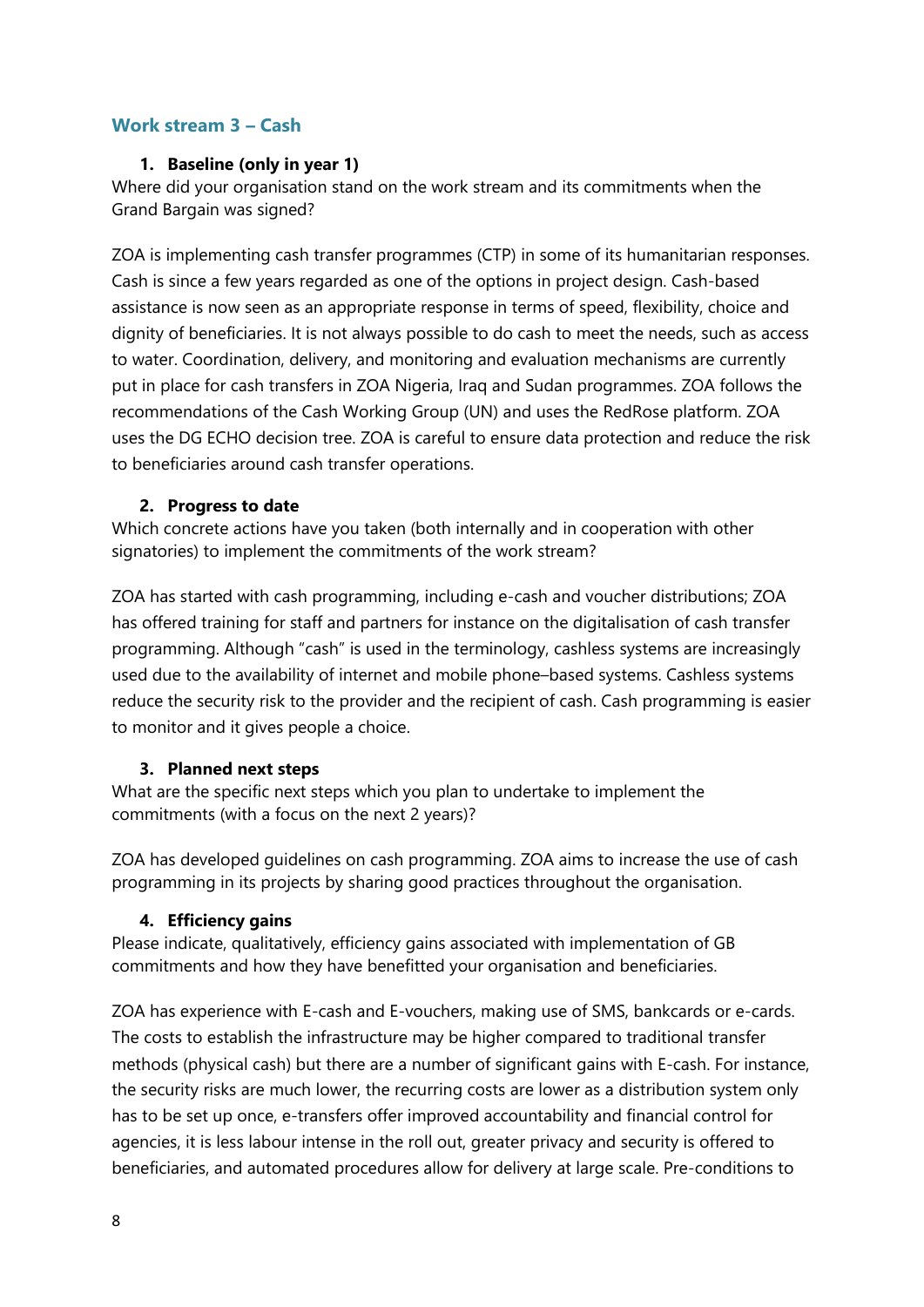be met: good mobile network coverage and the presence of ATMs or merchants accepting e-cards.

#### <span id="page-8-0"></span>**5. Good practices and lessons learned**

Which concrete action(s) have had the most success (both internally and in cooperation with other signatories) to implement the commitments of the work stream? And why?

Start working with cash transfer programmes and the use of tools to analyse contexts and markets which is crucial to decide if and which kind of cash transfer is suitable. A thorough understanding is needed of the context in which CTP is implemented. This is done through a needs assessment and context analysis that covers the needs of the target group, selection criteria, financial infrastructure in country, understanding of the power balances at different levels, local practices, etc. Besides, a solid market analysis is needed in order to determine whether beneficiaries will be able to buy what they need at reasonable prices and within an acceptable timeframe. Also important is a thorough understanding of the effect that the injection of cash or vouchers may have on the local market.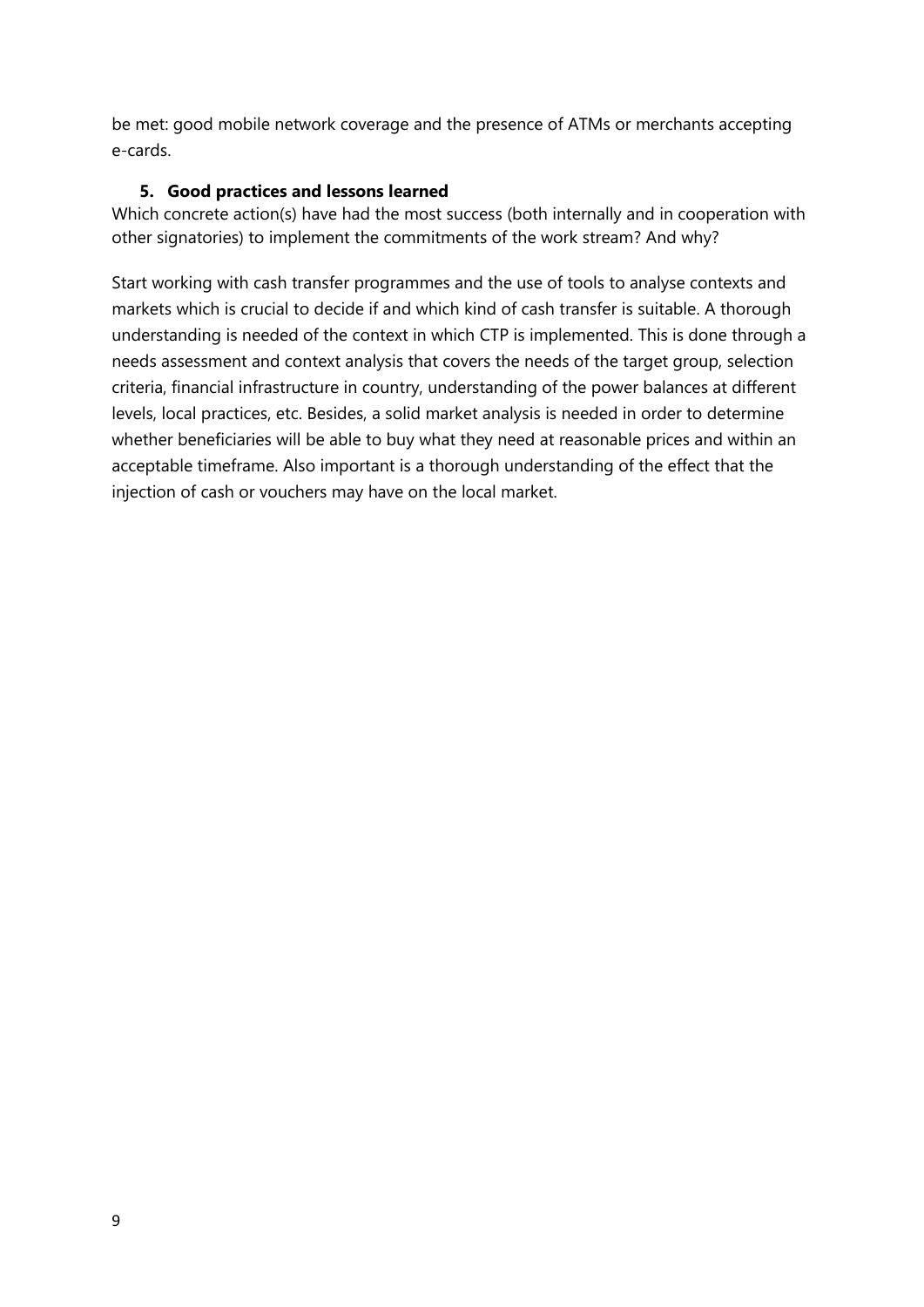# <span id="page-9-0"></span>**Work stream 4 – Management costs**

**Management costs work stream co-conveners reporting request:** What steps have you taken to reduce the number of individual donor assessments (if a donor) or partner assessments (if an agency) you conduct on humanitarian partners?

ZOA has its own processes in place to assess partners. ZOA has reduced the number of assessments as part of working in consortia or networks.

#### <span id="page-9-1"></span>**1. Baseline (only in year 1)**

Where did your organisation stand on the work stream and its commitments when the Grand Bargain was signed?

ZOA aims to reduce costs and improve efficiency with innovative technology. For instance for monitoring ZOA has started to pilot the KOBO Toolbox, a digital device for data collection in the field.

ZOA participates within the Integral Alliance and the Dutch Relief Alliance in joint assessments and evaluations. Joint reporting formats and information about partners are shared within these networks when suitable. DRA has defined joint budget definitions.

ZOA considers its cost charging standards regularly. ZOA does relatively little direct procurement. ZOA is implementing requirements of the Data Protection Act.

#### <span id="page-9-2"></span>**2. Progress to date**

Which concrete actions have you taken (both internally and in cooperation with other signatories) to implement the commitments of the work stream?

#### <span id="page-9-3"></span>**3. Planned next steps**

What are the specific next steps which you plan to undertake to implement the commitments (with a focus on the next 2 years)?

ZOA is prepared to adhere to a transparent and comparable cost structure and is willing to participate in developing the standards.

## <span id="page-9-4"></span>**4. Efficiency gains**

Please indicate, qualitatively, efficiency gains associated with implementation of GB commitments and how they have benefitted your organisation and beneficiaries.

#### <span id="page-9-5"></span>**5. Good practices and lessons learned**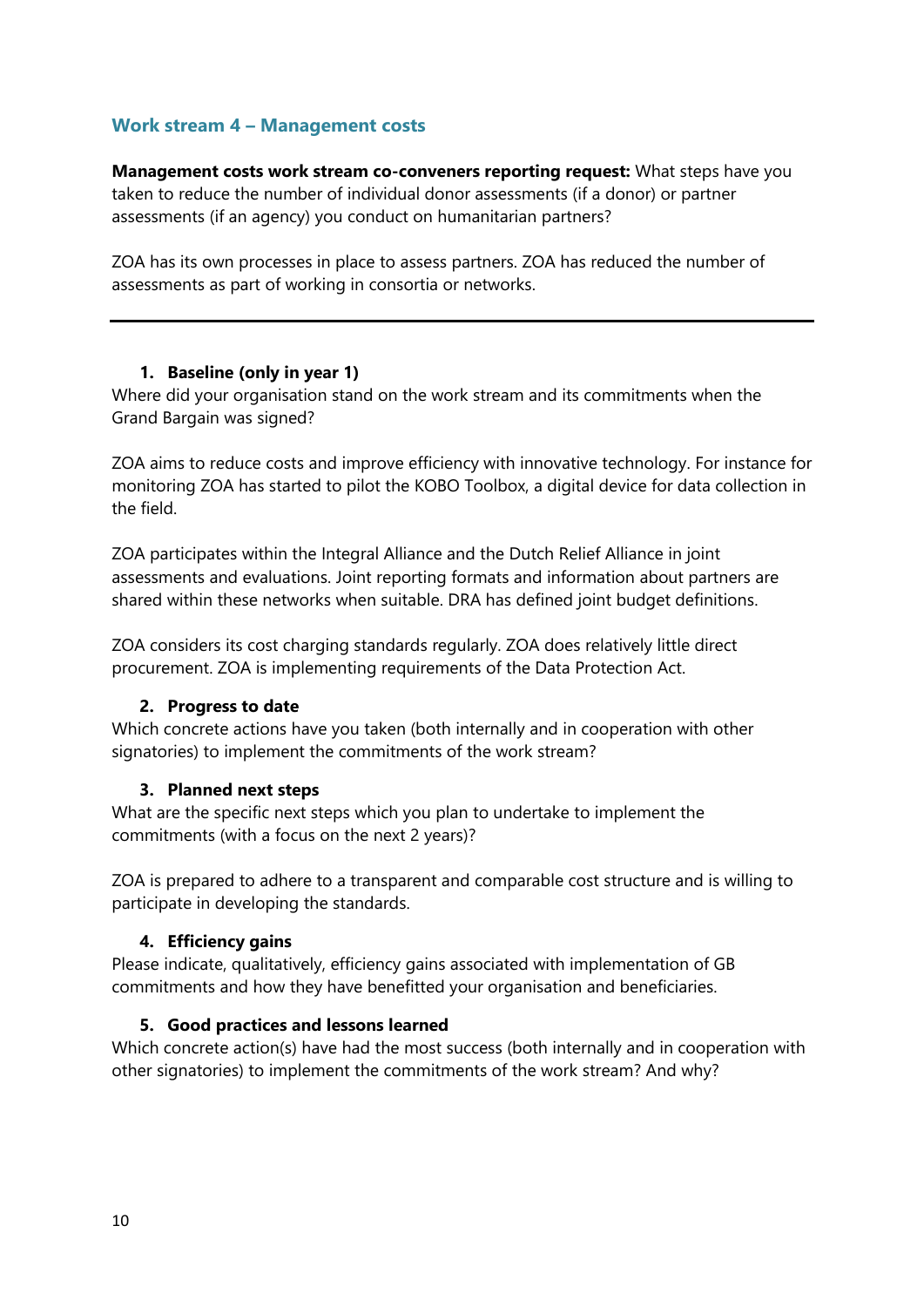# <span id="page-10-0"></span>**Work stream 5 – Needs Assessment**

**Needs assessment work stream co-conveners reporting request:** What hurdles, if any, might be addressed to allow for more effective implementation of the GB commitment?

It would be good to have standardized categories to enable organisations to use similar terminology to be able to exchange collected information.

#### <span id="page-10-1"></span>**1. Baseline (only in year 1)**

Where did your organisation stand on the work stream and its commitments when the Grand Bargain was signed?

Needs assessments, baseline surveys and context analyses feed into the design of any ZOA project. When working in consortia or through clusters, assessments are shared or undertaken together. ZOA participates in joint needs assessments with Dutch Relief Alliance partners and Integral Alliance partners. DRA and Integral members share the needs and capacity assessments to get a picture of the humanitarian needs overview.

#### <span id="page-10-2"></span>**2. Progress to date**

Which concrete actions have you taken (both internally and in cooperation with other signatories) to implement the commitments of the work stream?

## <span id="page-10-3"></span>**3. Planned next steps**

What are the specific next steps which you plan to undertake to implement the commitments (with a focus on the next 2 years)?

<span id="page-10-4"></span>ZOA considers starting using HDX where relevant.

#### **4. Efficiency gains**

Please indicate, qualitatively, efficiency gains associated with implementation of GB commitments and how they have benefitted your organisation and beneficiaries.

#### <span id="page-10-5"></span>**5. Good practices and lessons learned**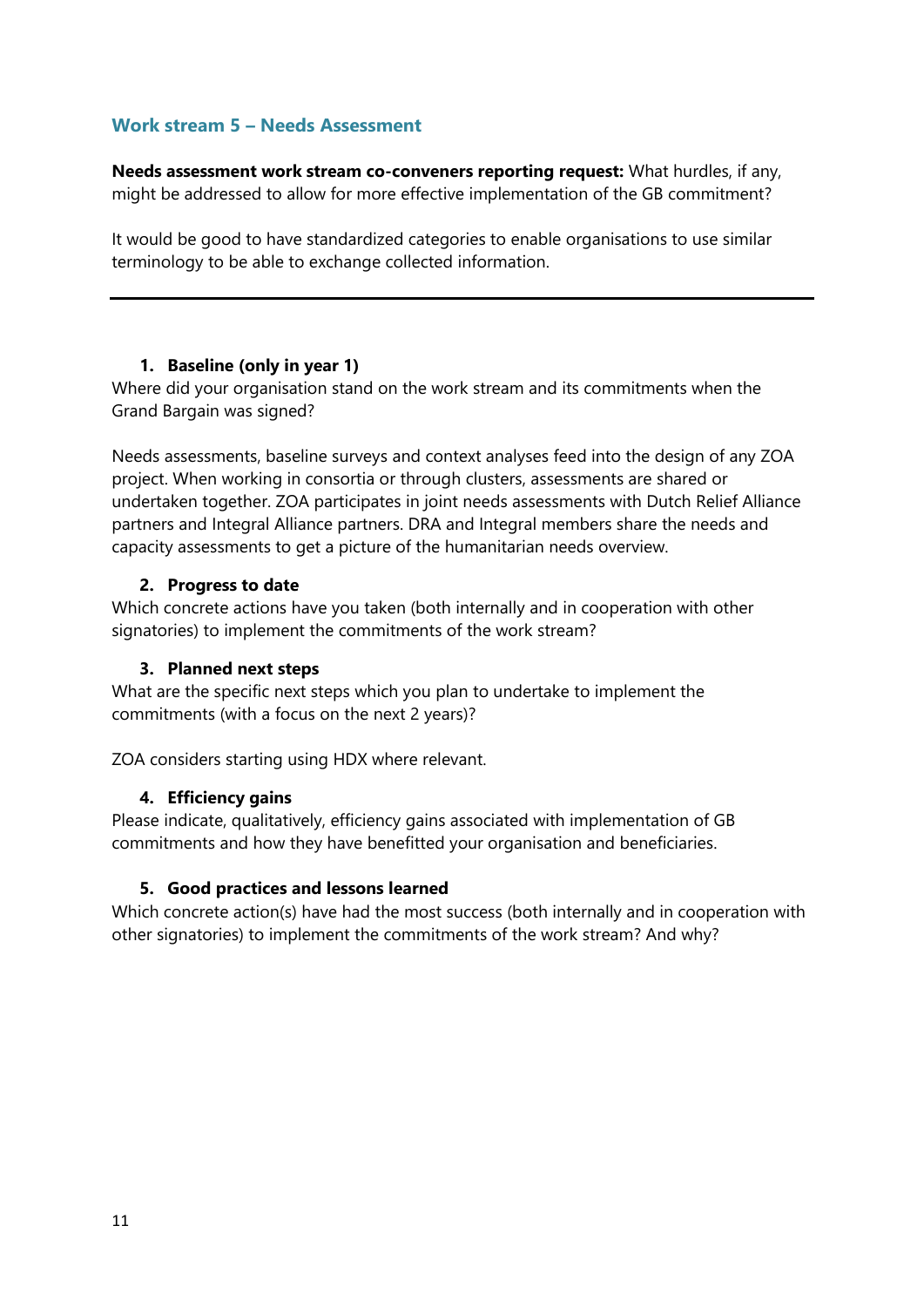# <span id="page-11-1"></span><span id="page-11-0"></span>**Work stream 6 – Participation Revolution**

# **1. Baseline (only in year 1)**

Where did your organisation stand on the work stream and its commitments when the Grand Bargain was signed?

ZOA participates actively in Cluster and coordination platforms, regularly and especially in times of crises. ZOA is working to take complaints handling and collecting feedback from informal to formal levels and practiced in all country programmes. ZOA monitors beneficiary complaints in quarterly reports. One of the points of the internal assessment process of project proposals is whether beneficiaries have been consulted in the preparation phase.

## <span id="page-11-2"></span>**2. Progress to date**

Which concrete actions have you taken (both internally and in cooperation with other signatories) to implement the commitments of the work stream?

ZOA is member of the CHS Alliance and uses the Core Humanitarian Standard (CHS) since 2015 as a mechanism improve accountability to communities. ZOA has undertaken a Self-Assessment to the CHS in 2017.

# <span id="page-11-3"></span>**3. Planned next steps**

What are the specific next steps which you plan to undertake to implement the commitments (with a focus on the next 2 years)?

ZOA is working to integrate the CHS requirements throughout its own policies and processes and quality assurance mechanisms. ZOA will start the certification process in 2018 and expects to be CHS certified in 2019.

# <span id="page-11-4"></span>**4. Efficiency gains**

Please indicate, qualitatively, efficiency gains associated with implementation of GB commitments and how they have benefitted your organisation and beneficiaries.

Working on the collection of feedback and complaints has given ZOA more insight in the views of beneficiaries and communities and has contributed to adaptation of programmes to the benefit of the people that receive assistance.

# <span id="page-11-5"></span>**5. Good practices and lessons learned**

Which concrete action(s) have had the most success (both internally and in cooperation with other signatories) to implement the commitments of the work stream? And why?

The CHS Self-Assessment process brought new learning on beneficiary accountability and participation to the organisation and the development of new practices such as setting up complaints mechanisms.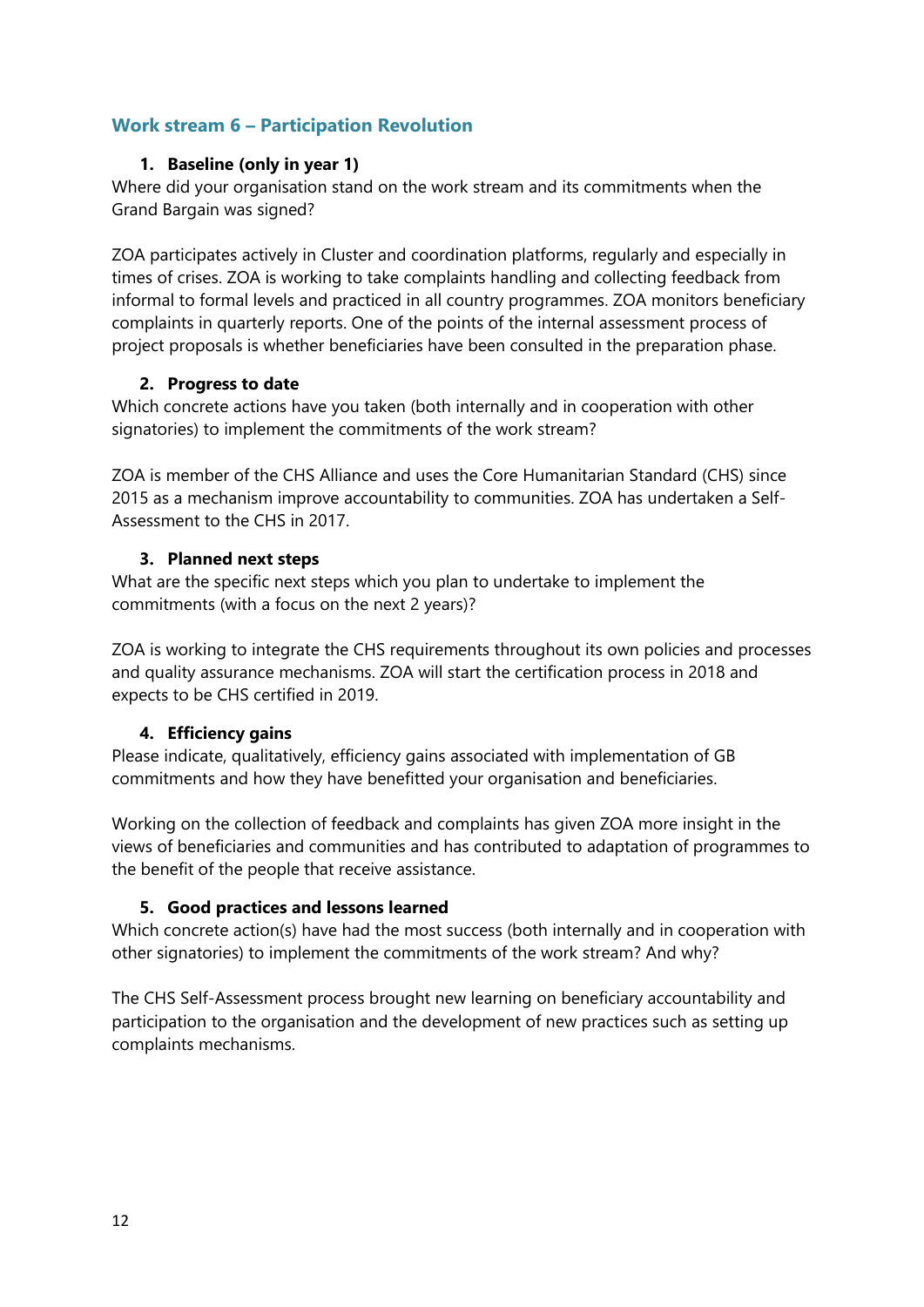# <span id="page-12-0"></span>**Work stream 7 - Multi-year planning and funding**

**Multi-year planning and funding work stream co-conveners reporting request:** Please report the percentage and total value of multi-year agreements<sup>2</sup> you have provided (as a donor) or received and provided to humanitarian partners (as an agency) in 2017, and any earmarking conditions*.* <sup>3</sup> When reporting on efficiency gains, please try to provide quantitative examples.

# **1. Baseline (only in year 1)**

<span id="page-12-1"></span>Where did your organisation stand on the work stream and its commitments when the Grand Bargain was signed?

As chair of the DRA, ZOA has actively engaged with Dutch Ministry of Foreign Affairs to change from annual to multi-year (3-4 years) planning and funding for the Dutch Relief Alliance (DRA), the Dutch funding mechanism for humanitarian aid. The DRA members decide how and where the funds will be allocated.

## <span id="page-12-2"></span>**2. Progress to date**

Which concrete actions have you taken (both internally and in cooperation with other signatories) to implement the commitments of the work stream?

## <span id="page-12-3"></span>**3. Planned next steps**

What are the specific next steps which you plan to undertake to implement the commitments (with a focus on the next 2 years)?

## <span id="page-12-4"></span>**4. Efficiency gains**

Please indicate, qualitatively, efficiency gains associated with implementation of GB commitments and how they have benefitted your organisation and beneficiaries.

# <span id="page-12-5"></span>**5. Good practice and lessons learned**

Which concrete action(s) have had the most success (both internally and in cooperation with other signatories) to implement the commitments of the work stream? And why?

1

 $2$  Multiyear funding is funding provided for two or more years based on a firm commitment at the outset

<sup>&</sup>lt;sup>3</sup> For the Grand Bargain definitions of earmarking, please see Annex I. Earmarking modalities, as contained with the final agreement, available [here.](https://interagencystandingcommittee.org/grand-bargain-hosted-iasc/documents/grand-bargain-shared-commitment-better-serve-people-need)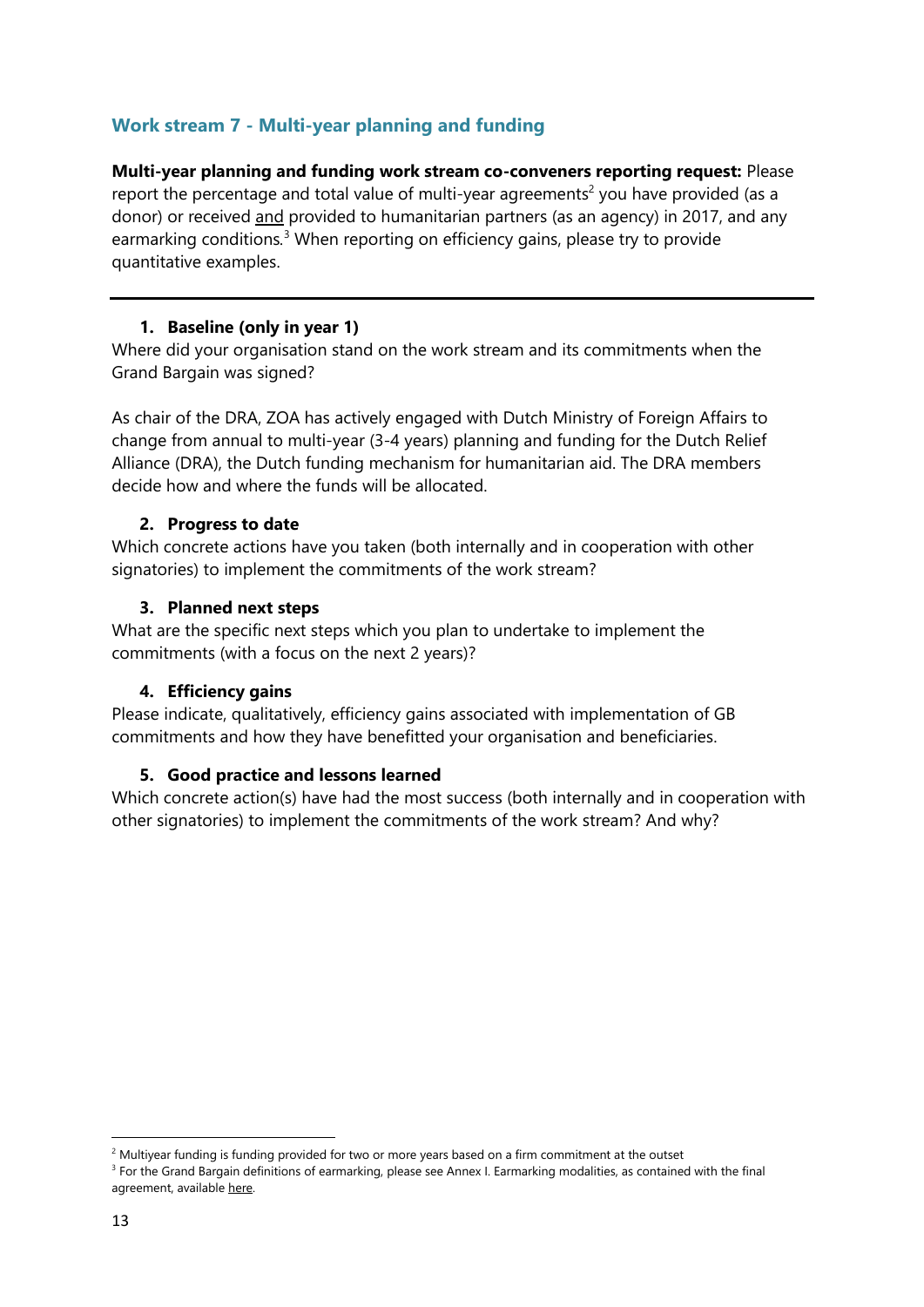# <span id="page-13-0"></span>**Work stream 8 - Earmarking/flexibility**

**Earmarking/flexibility work stream co-conveners reporting request :** Please specify if possible the percentages of 2017 vs 2016 of:

- Unearmarked contributions (given/received)
- Softly earmarked contributions (given/received)
- Country earmarked contributions (given/received)
- Tightly earmarked contributions (given/received)

#### **1. Baseline (only in year 1)**

<span id="page-13-1"></span>Where did your organisation stand on the work stream and its commitments when the Grand Bargain was signed?

<span id="page-13-2"></span>No efforts made in this domain.

#### **2. Progress to date**

Which concrete actions have you taken (both internally and in cooperation with other signatories) to implement the commitments of the work stream?

#### <span id="page-13-3"></span>**3. Planned next steps**

What are the specific next steps which you plan to undertake to implement the commitments (with a focus on the next 2 years)?

## <span id="page-13-4"></span>**4. Efficiency gains**

Please indicate, qualitatively, efficiency gains associated with implementation of GB commitments and how they have benefitted your organisation and beneficiaries.

## <span id="page-13-5"></span>**5. Good practices and lessons learned**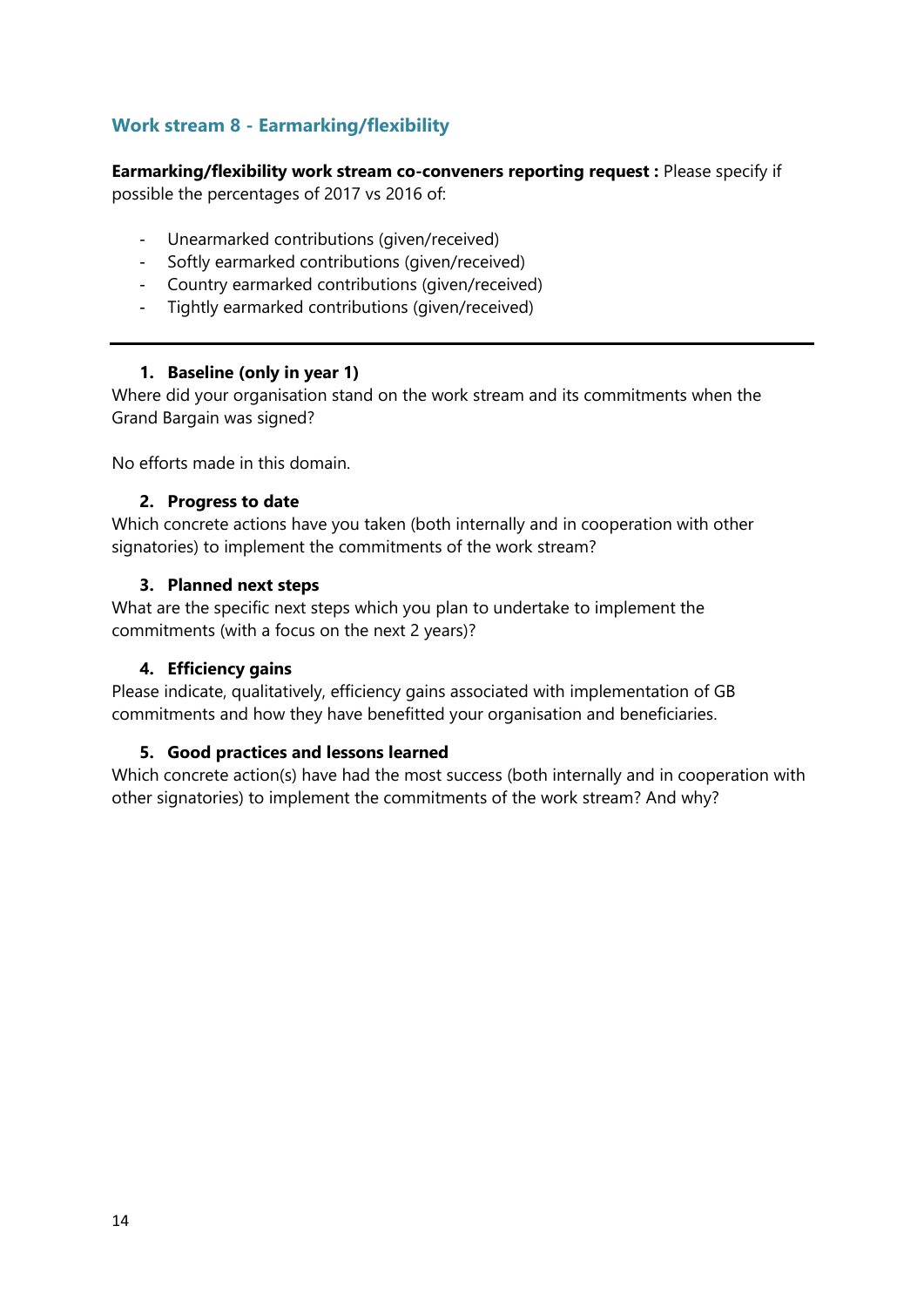# <span id="page-14-1"></span><span id="page-14-0"></span>**Work stream 9 – Reporting requirements**

## **1. Baseline (only in year 1)**

Where did your organisation stand on the work stream and its commitments when the Grand Bargain was signed?

<span id="page-14-2"></span>ZOA has simplified and standardised reporting requirements for local partners.

#### **2. Progress to date**

Which concrete actions have you taken (both internally and in cooperation with other signatories) to implement the commitments of the work stream?

In 2017, ZOA started an IT project to invest in new internal IT systems to improve data management and access to information throughout the organisation. This will lead to a more standardised way of internal reporting and facilitate learning and exchange of information.

#### <span id="page-14-3"></span>**3. Planned next steps**

What are the specific next steps which you plan to undertake to implement the commitments (with a focus on the next 2 years)?

<span id="page-14-4"></span>ZOA is interested to participate in a pilot to simplify reporting formats and requirements.

#### **4. Efficiency gains**

Please indicate, qualitatively, efficiency gains associated with implementation of GB commitments and how they have benefitted your organisation and beneficiaries.

#### <span id="page-14-5"></span>**5. Good practices and lessons learned**